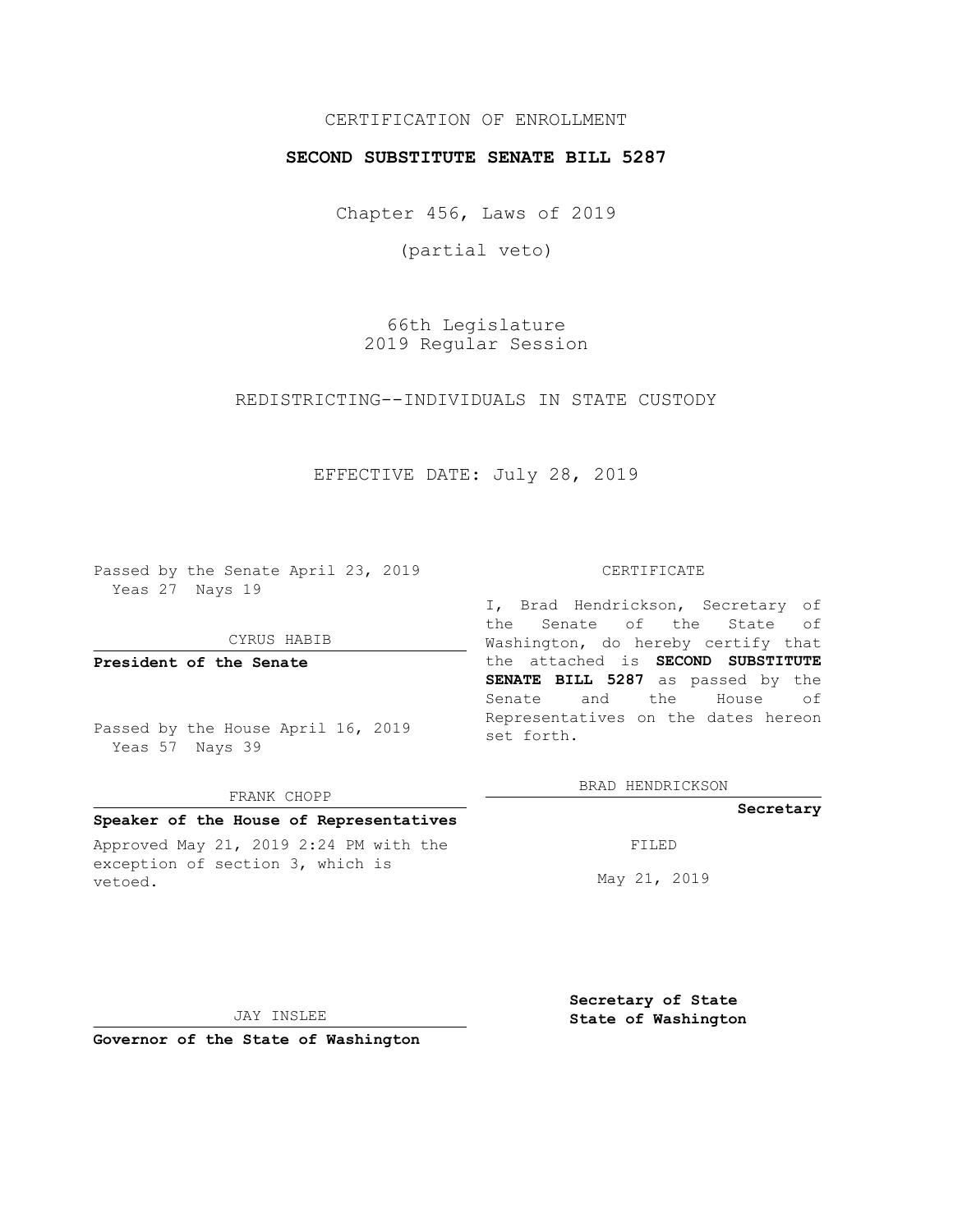### **SECOND SUBSTITUTE SENATE BILL 5287**

AS AMENDED BY THE HOUSE

Passed Legislature - 2019 Regular Session

# **State of Washington 66th Legislature 2019 Regular Session**

**By** Senate Ways & Means (originally sponsored by Senators Darneille and Hunt)

READ FIRST TIME 03/01/19.

 AN ACT Relating to ensuring accurate redistricting by counting individuals in state custody as residents of their last known place of residence; amending RCW 44.05.090; adding a new section to chapter 4 44.05 RCW; providing an effective date; and declaring an emergency.

5 BE IT ENACTED BY THE LEGISLATURE OF THE STATE OF WASHINGTON:

6 NEW SECTION. **Sec. 1.** A new section is added to chapter 44.05 7 RCW to read as follows:

 (1) After April 1st of each year ending in zero, and by July 1st of each year ending in zero, the department of corrections shall furnish to the redistricting commission the following information regarding the last known place of residence of each inmate incarcerated in a state adult correctional facility:

13 (a) A unique identifier, other than the inmate's department of 14 corrections number; and

 (b) Last known place of residence information sufficiently specific to determine the congressional and state legislative districts in which the inmate's last known place of residence is 18 located.

19 (2) After April 1st of each year ending in zero, and by July 1st 20 of each year ending in zero, the department of social and health 21 services shall furnish to the redistricting commission the following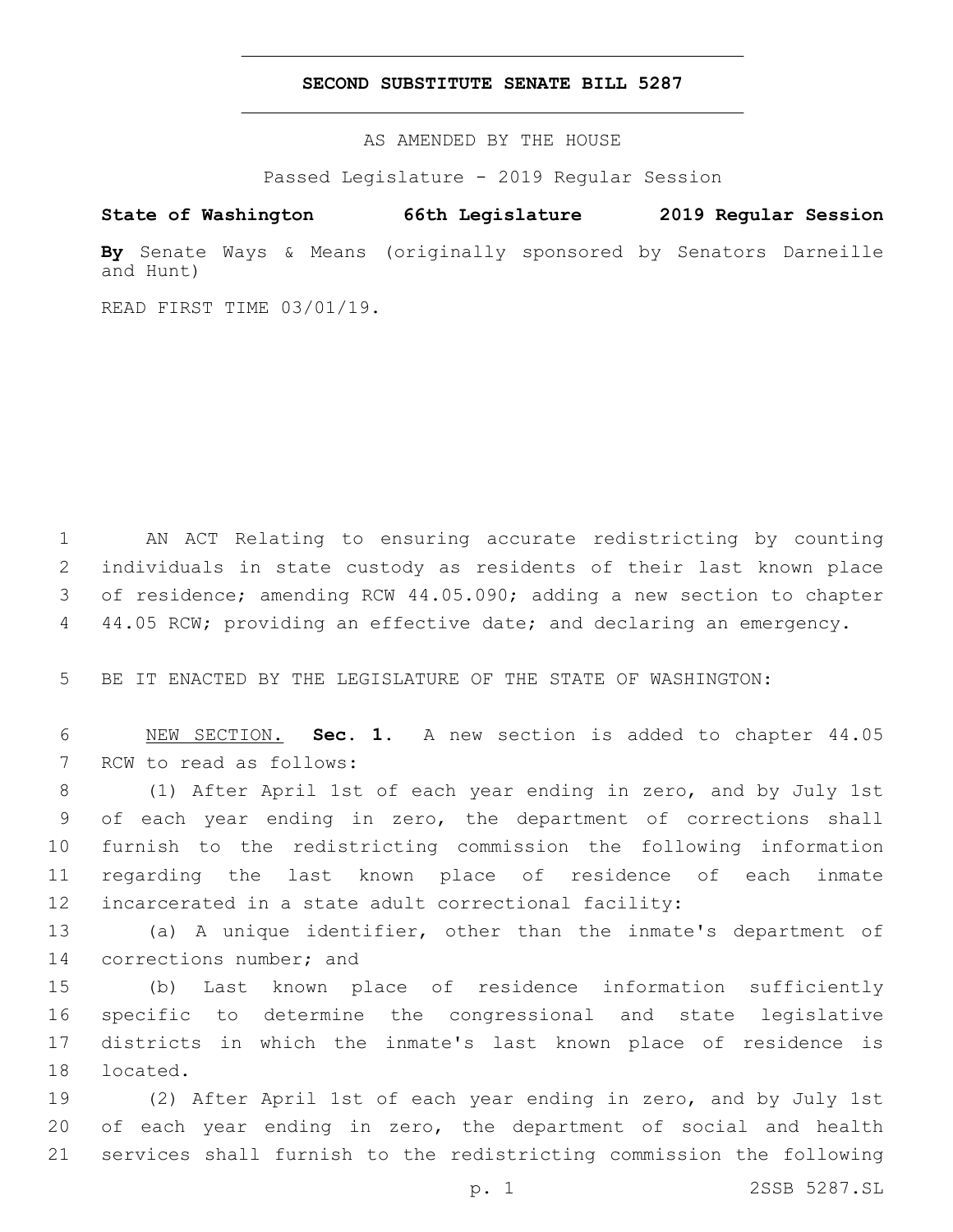information regarding the last known place of residence of each person committed to receive involuntary behavioral health treatment 3 under chapter 71.05 RCW:

 (a) A unique identifier, other than the person's patient 5 identification number; and

 (b) Last known place of residence information sufficiently specific to determine the congressional and state legislative districts in which the resident's last known place of residence is 9 located.

 (3) After April 1st of each year ending in zero, and by July 1st 11 of each year ending in zero, the department of children, youth, and families shall furnish to the redistricting commission the following information regarding the last known place of residence of each person residing or placed in a juvenile justice facility:

 (a) A unique identifier, other than the person's patient 16 identification number; and

 (b) Last known place of residence information sufficiently specific to determine the congressional and state legislative districts in which the resident's last known place of residence is 20 located.

(4) The redistricting commission shall:21

 (a) Deem each inmate incarcerated in a state adult correctional facility and person residing or placed in a juvenile justice facility or committed to receive involuntary behavioral health treatment under chapter 71.05 RCW as residing at his or her last known place of residence, rather than at the institution of his or her 27 incarceration, residence, or placement;

 (b) Regardless of the form in which the information is furnished, refrain from publishing any information regarding a specific inmate's 30 or resident's last known place of residence;

 (c) Deem an inmate or resident in state custody in Washington whose last known place of residence is outside of Washington or whose last known place of residence cannot be determined to reside at the location of the facility in which the inmate or resident is 35 incarcerated, placed, or committed; and

 (d) Adjust race and ethnicity data in districts, wards, and precincts in a manner that reflects the inclusion of inmates and residents in the population count of the district, ward, or precinct 39 of their last known place of residence.

(5) For purposes of this section:40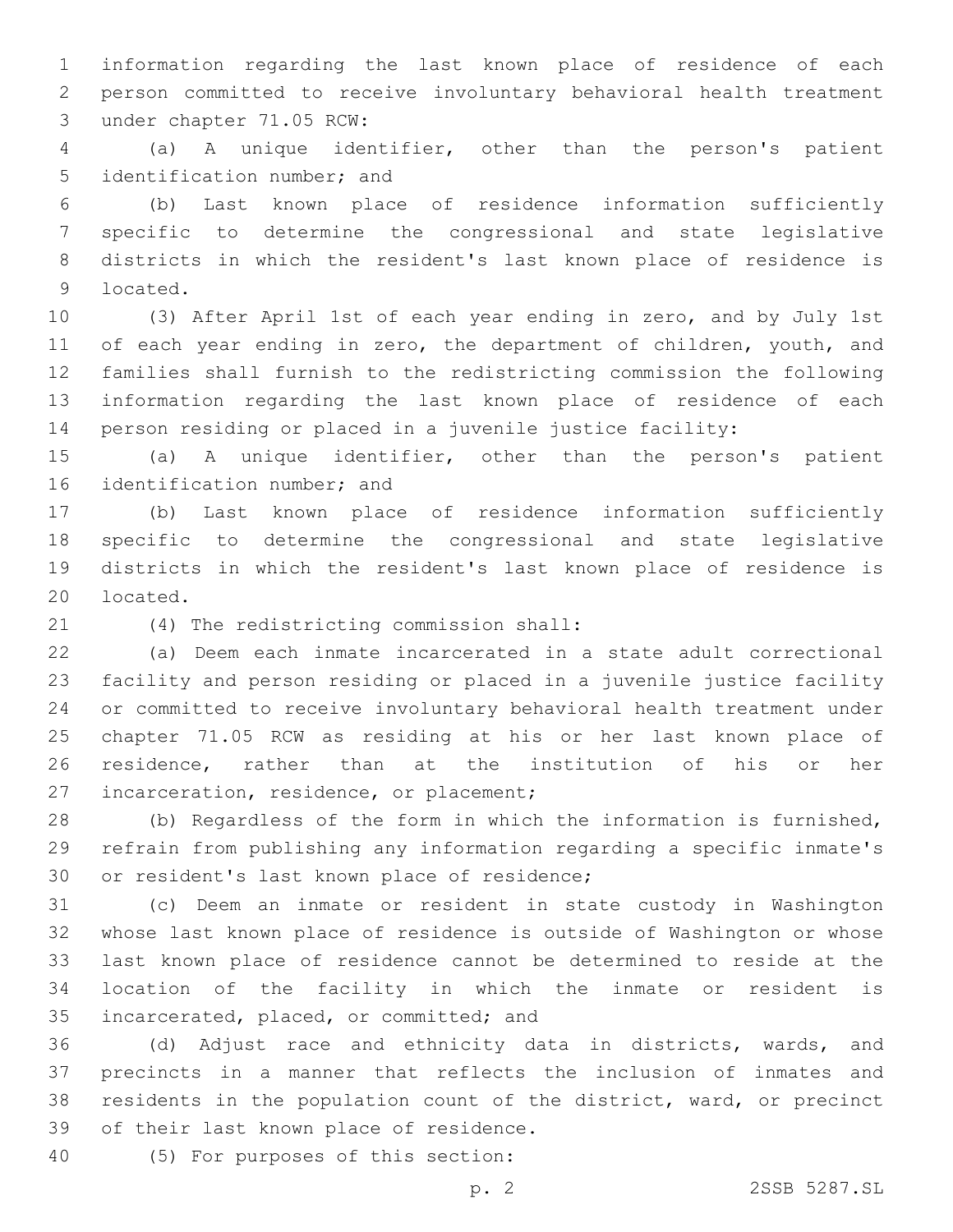(a) "Inmate incarcerated in a state adult correctional facility" includes an inmate who has been transferred to a facility outside of Washington to complete his or her term of incarceration.

 (b) "Last known place of residence" means the address at which the inmate or resident was last domiciled prior to his or her placement or current term of incarceration, as reported by the inmate 7 or resident.

 (c) "Person residing or placed in a juvenile justice facility" and "person committed to receive involuntary behavioral health treatment under chapter 71.05 RCW" include a person who has been 11 transferred to a facility outside of Washington.

 (d) "Resident" means persons residing or placed in a juvenile justice facility or committed to receive involuntary behavioral 14 health treatment under chapter 71.05 RCW.

 **Sec. 2.** RCW 44.05.090 and 1990 c 126 s 1 are each amended to 16 read as follows:

17 In the redistricting plan:

 (1) Districts shall have a population as nearly equal as is practicable, excluding nonresident military personnel, based on the 20 population reported in the federal decennial census as adjusted by 21 section 1 of this act.

 (2) To the extent consistent with subsection (1) of this section the commission plan should, insofar as practical, accomplish the following:24

 (a) District lines should be drawn so as to coincide with the boundaries of local political subdivisions and areas recognized as communities of interest. The number of counties and municipalities divided among more than one district should be as small as possible;

 (b) Districts should be composed of convenient, contiguous, and compact territory. Land areas may be deemed contiguous if they share a common land border or are connected by a ferry, highway, bridge, or tunnel. Areas separated by geographical boundaries or artificial barriers that prevent transportation within a district should not be 34 deemed contiguous; and

 (c) Whenever practicable, a precinct shall be wholly within a 36 single legislative district.

 (3) The commission's plan and any plan adopted by the supreme court under RCW 44.05.100(4) shall provide for forty-nine legislative 39 districts.